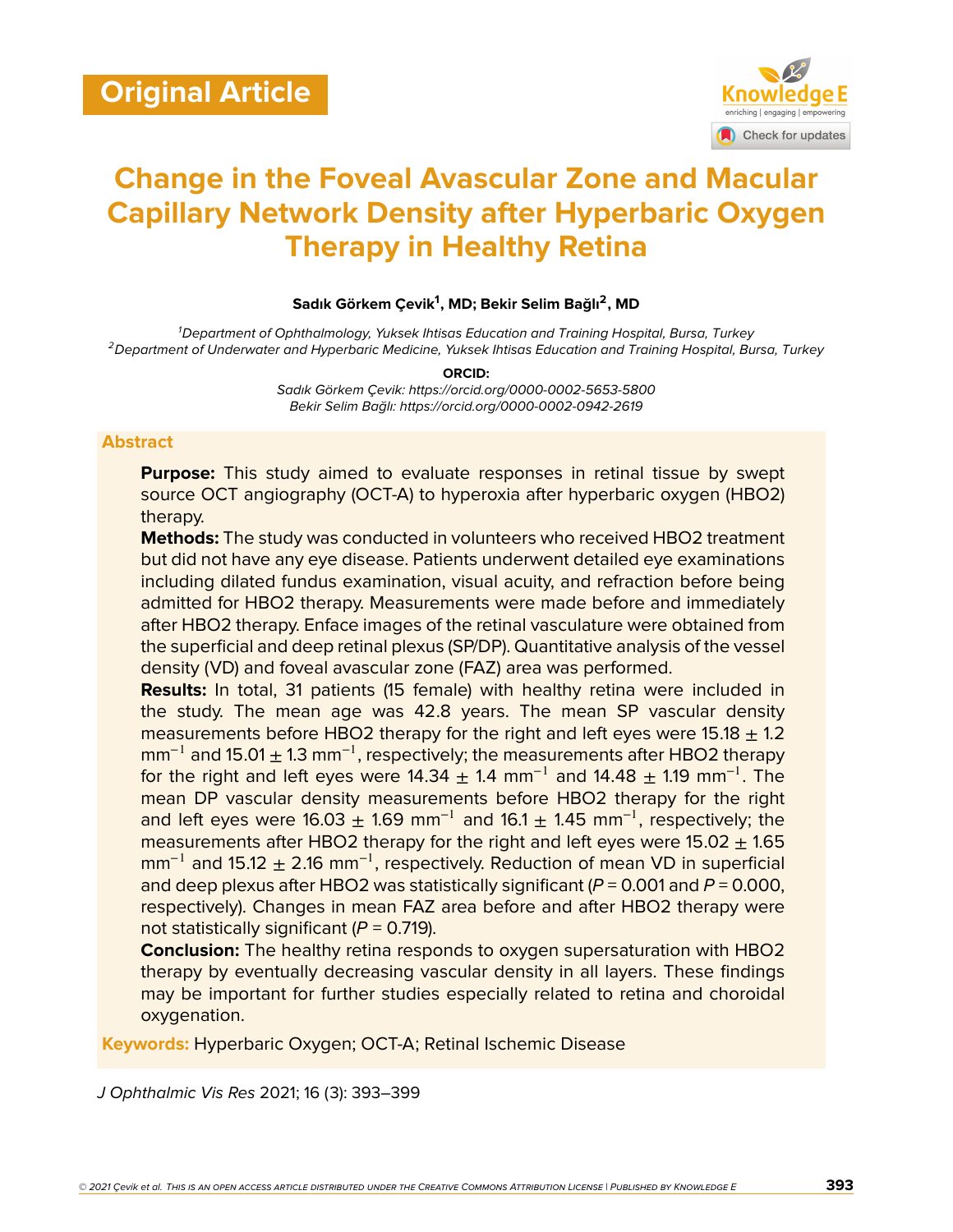#### **INTRODUCTION**

Hyperbaric oxygen (HBO2) therapy is a medical treatment method that aims to increase the level of dissolved oxygen in tissues. Patients intermittently breathe near 100% oxygen while inside a hyperbaric chamber that is pressurized to greater than sea level pressure (1 atmosphere absolute [ATA]) and high tissue oxygen level remains high for up to 4 hr after the therapy.<sup>[[1](#page-5-0)]</sup> Retina blood flow is provided by two primary sources: the retinal artery and the choroid. The retina has an internal autoregulatory system that preserves blood flow and stable oxygenation by altering it in response to unexpected conditions.<sup>[\[2\]](#page-5-1)</sup> This regulatory system changes blood flow and vascular density for unexpected conditions and may not work correctly under some conditions, such as diabetic retinopathy or age-related macular degeneration.<sup>[\[3–](#page-5-2)[9\]](#page-5-3)</sup>

Macular microvasculature is a complex system consisting of three capillary plexuses for the blood supply of the inner retina: the superficial retinal plexus (SP) located in the retinal nerve fiber layer and the two-plexus located at the inner and outer border of the inner nuclear layer (INL), which constitute the deep retinal plexus  $(DP)$ .<sup>[\[10](#page-5-4)]</sup> Noninvasive retinal blood-flow imaging techniques, such as scanning laser Doppler and Doppler OCT, have previously been described.<sup>[\[11](#page-5-5)-[14\]](#page-5-6)</sup> OCT angiography (OCT-A) is a novel, noninvasive technique for retinal vasculature imaging that allows segmentation and quantification of the retinal microvasculature.<sup>[\[15](#page-5-7)]</sup>

The present study aimed to evaluate changes in foveal avascular zone (FAZ) area and perifoveal capillary network density in SP and DP, with the aid of swept source OCT-A in patients undergoing HBO2 therapy.

#### **Correspondence to:**

Sadık Görkem Çevik, MD. Yüksek İhtisas Education and Training Hospital, Bursa 16310, Turkey. E-mail: gorkemcevik@hotmail.com

Received: 27-11-2020 Accepted: 17-02-2021

**Access this article online Website:** <https://knepublishing.com/index.php/JOVR> **DOI:** 10.18502/jovr.v16i3.9436

#### **METHODS**

This prospective, interventional study was handled between April 2017 and October 2017 after the ethics committee of hospital approved the protocol. The study adhered to the Declaration of Helsinki, and patients were informed about the treatment options and possible complications. The preprocedural written informed consent was obtained from patients. The study was carried on in volunteers who did not have any known eye disease and who received HBO2 treatment for other reasons. Volunteer patients underwent detailed eye examinations that included dilated fundus examination and visual acuity and refraction before they were admitted for HBO2 therapy. Exclusion criteria were: age <18 years; any ocular diseases; inability to maintain stable fixation for scanning; visual acuity worse than 20/40; refractive errors >−4.00 or +2.00 diopters; media opacity; history of ocular surgery; and systemic diseases that may affect microc0irculation (e.g., diabetes mellitus, hypertension).

Measurements were made using the DRI OCT Triton (Topcon Co- Tokyo-Japan) system before and immediately (approximately 1 min) after the fifth session of HBO2 therapy (every day one session). FAZ, superficial vascular plexus (SP) [Figure 1] and deep vascular [Figure 3] plexus (DP) density measurements were made.

The DRI OCT Triton system uses a swept-source laser with a center wavelength of 1050 nm and a scan speed of 100,000 A-scans per second. OCT-A is based on the Topcon OCT Angiography ratio analysis (OCTARA) algorithm. This system distinguishes mobile blood flow from tissue using motion contrast measure. An active eye tracker was used to decrease motion artifacts during OCT-A imaging. Each  $3 \times 3$  mm volume scan contained  $320 \times 320$  pixels. In the present study, we applied automated layer segmentation to SP (from 2.6 μm below the internal limiting membrane to 15.6 μm below the junction between the inner plexiform and inner nuclear layers [IPL/INL]) and DP (from

This is an open access journal, and articles are distributed under the terms of the Creative Commons Attribution-NonCommercial-ShareAlike 4.0 License, which allows others to remix, tweak, and build upon the work non-commercially, as long as appropriate credit is given and the new creations are licensed under the identical terms.

**How to cite this article:** Çevik SG, Bağlı BS. Change in the Foveal Avascular Zone and Macular Capillary Network Density after Hyperbaric Oxygen Therapy in Healthy Retina. J Ophthalmic Vis Res 2021;16:393–399.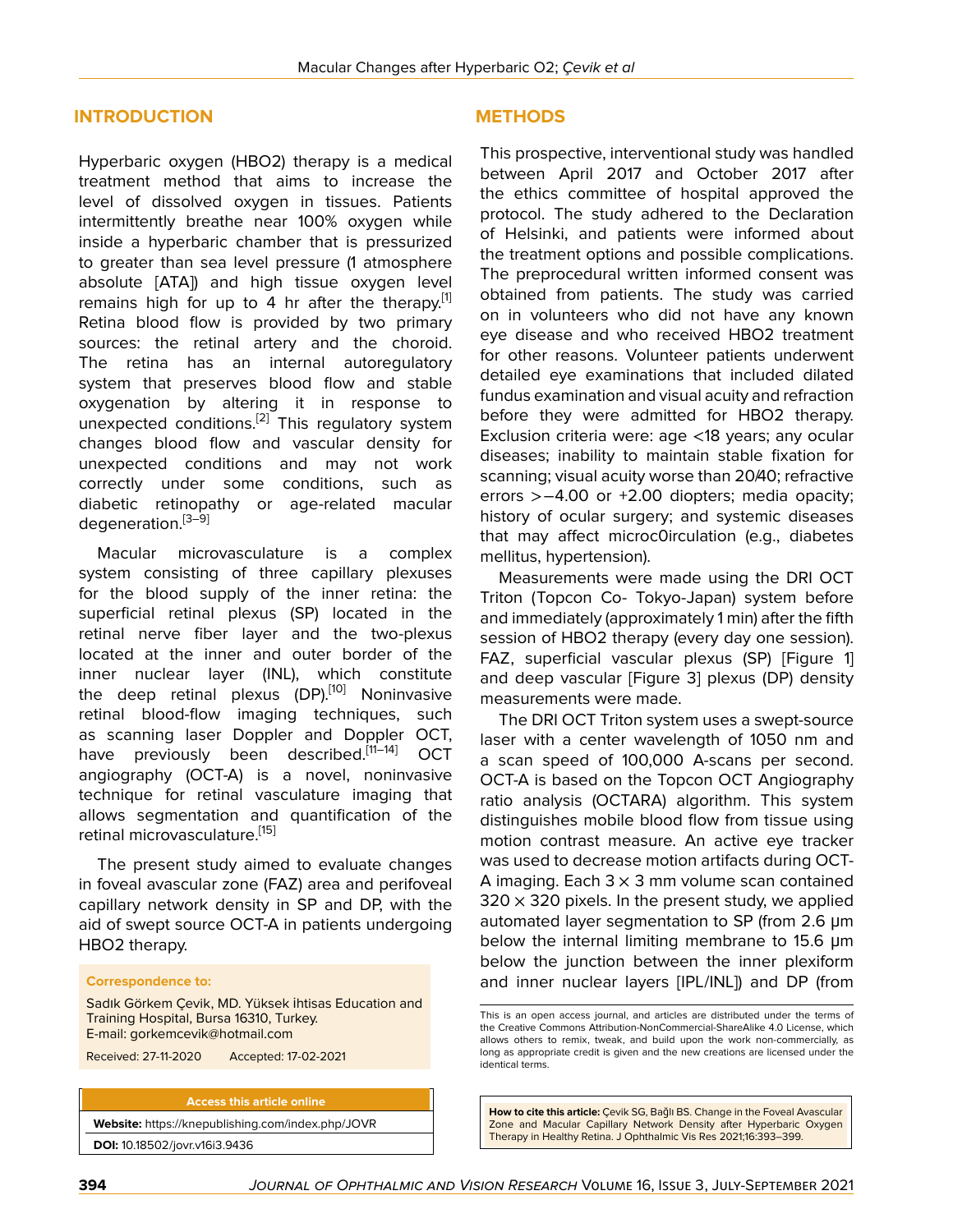

**Figure 1.** Swept source OCT-A image before (left) and after (right) HBO2 treatment (superficial plexus).



**Figure 2.** Skeletonized vessel maps of the superficial plexus image before (left) and after (right) HBO2 treatment.

15.6 μm below of IPL/INL to 70.2 μm below the IPL/INL). All measurements were obtained between 9:00 AM and 12:00 AM to avoid the effects of diurnal variations and blood pressure and pulse were recorded. Poor-quality OCT-A due to blinking or fixation loss were excluded from the study. The qualitative examination of the OCT-A of the SP and DP were then independently performed by two masked examiners (Dr Akdogan and Dr Tok).

Quantitative analysis of  $3 \times 3$  mm OCT angiograms, including FAZ area and capillary vessel density (CVD; i.e., SP–DP) measurement, was performed using ImageJ software (developed by Wayne Rasband, National Institutes of Health, Bethesda, MD; available at [http://rsb.info.nih.gov/ij/index.html\)](http://rsb.info.nih.gov/ij/index.html). The original OCTA images of the SP and the DP were binarized to convert them from grayscale into black and white images using the ImageJ software, and the FAZ area was manually marked and measured in original images of SP.

To measure the CVD, the binarized OCTA images were skeletonized, showing the blood vessels as a 1-pixel-wide line, and ImageJ was used to count the number of black pixels and total pixels [Figures 2 and 4]. CVD was then calculated as ([pixels of vessels,3/256])/(area in squared millimeter) in  $mm^{-1}$  and this method was described by Khairallah et al previously.<sup>[\[27\]](#page-6-0)</sup> Cases with projection artifact were excluded from the analysis of vessel density. HBO2 therapy was administered in multiple chambers at 2.4 ATA. Each session of HBO2 therapy lasted about 120 min composed of three 25-min oxygen periods during which patients breathed 100% oxygen at 2.4 ATA, separated by 5-min air brakes, with compression and decompression during the remaining time.

Data analysis was performed using SPSS Statistics for Windows, version 22.0 (SPSS Inc., Chicago, IL, United States). All differences associated with a chance probability of 0.05 or less were considered statistically significant. Statistical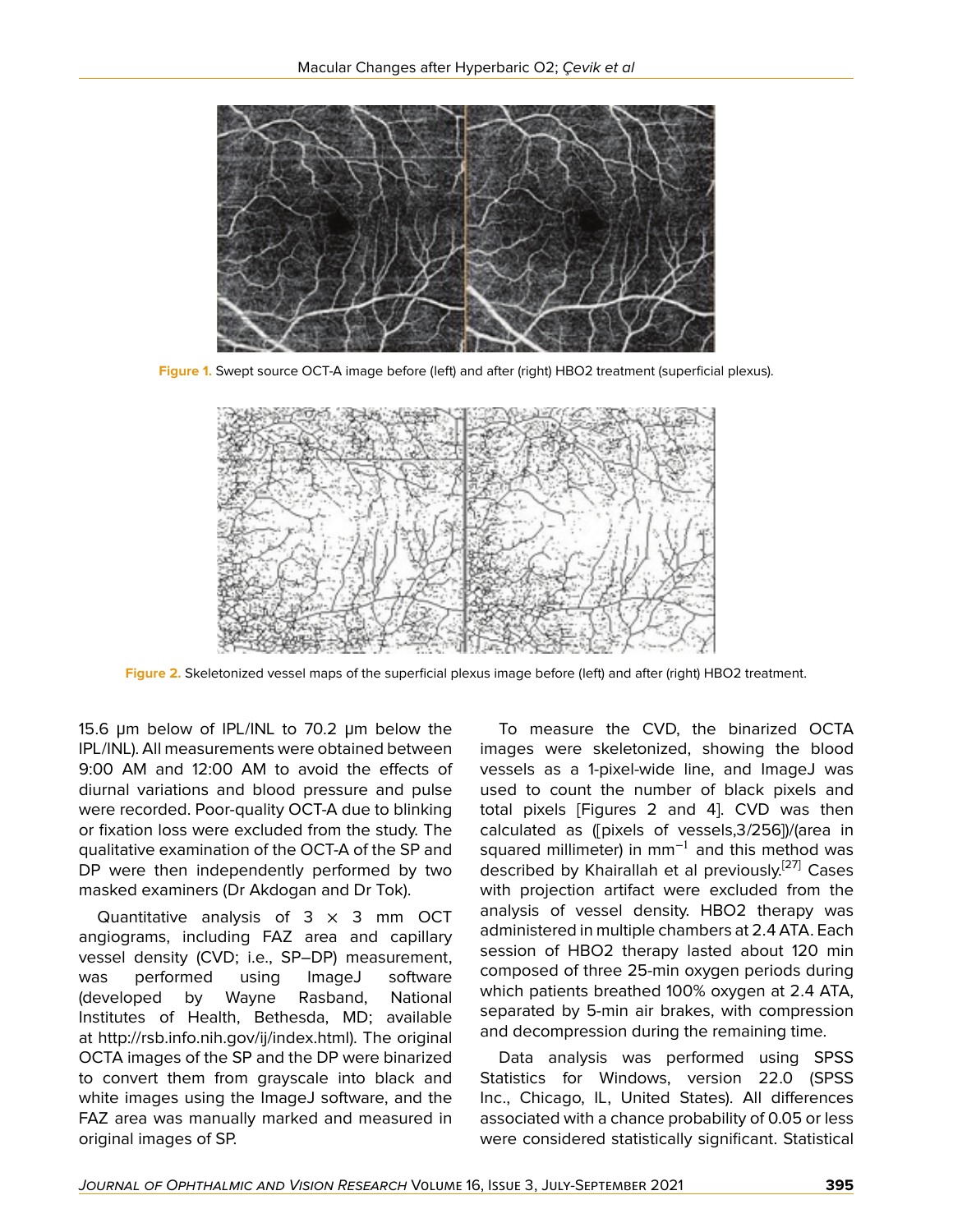

**Figure 3.** Swept source OCT-A image before (left) and after (right) HBO2 treatment (deep plexus).



**Figure 4.** Skeletonized vessel maps of the deep plexus image before (left) and after (right) HBO2 treatment.

significance between before and after HBO2 therapy was tested with dependent samples *t*-test.

## **RESULTS**

This study included 31 patients (15 female, 48%) with healthy retinas. The mean age was  $42.8 \pm 15.3$ (19–73) years. Indications of HBO2 therapy were femur bone avascular necrosis (15 patients, 48%), chronic osteomyelitis (8 patients, 25%), idiopathic sudden sensorineural hearing loss (6 patients, 19%), malign otitis externa (1 patient, 3%), crush injury (1 patient, 3%), as summarized in Table 1.

The mean SP vascular density measurements before HBO2 therapy for the right and left eyes were 15.18  $\pm$  1.2 mm<sup>-1</sup> (min 13.1 mm<sup>-1</sup> – max 17.1 mm<sup>-1</sup>) and 15.01  $\pm$  1.3 mm<sup>-1</sup> (min 13.3 mm<sup>-1</sup> – max 17.2 mm<sup>-1</sup>) respectively; the measurements after HBO2 therapy for the right and left eyes were  $14.34 \pm 1.4$  mm<sup>-1</sup> (min 12.1 mm<sup>-1</sup> – max 16.2 mm<sup>-1</sup>) and 14.48  $\pm$  1.19 mm<sup>-1</sup>, (min 12.3 mm<sup>-1</sup> –

max 16.2 mm<sup>-1</sup>) respectively. These changes were statistically significant  $(P = 0.001$  and  $P = 0.001$ , respectively).

The mean DP vascular density measurements before HBO2 therapy for the right and left eyes were 16.03  $\pm$  1.69 mm<sup>-1</sup> (min 13.82 mm<sup>-1</sup> – max 18.12 mm<sup>-1</sup>) and 16.1  $\pm$  1.45 mm<sup>-1</sup> (min 13.82 mm<sup>-1</sup> – max 18.03 mm<sup>-1</sup>), respectively; the measurements after HBO2 therapy for the right and left eyes were 15.02  $\pm$  1.65 mm<sup>-1</sup> (min 13.23 mm<sup>-1</sup> – max 17.05 mm<sup>-1</sup> ) and 15.12  $\pm$  2.16 mm<sup>-1</sup> (min 12.10  $mm^{-1}$  – max 18.23 mm<sup>-1</sup>), respectively. These changes were statistically significant (*P* < 0.000 and *P* < 0.000, respectively). (Measurement data before and after HBO2 therapy are shown in Table 2.)

The mean FAZ area for the right eye was 0.363  $\pm$  0.15 (0.20–0.62) mm<sup>2</sup> before HBO2 therapy and 0.372  $\pm$  0.34 (0.21–0.49) mm<sup>2</sup> after the therapy. The mean FAZ area for the left eye was  $0.354 \pm 0.32$  $(0.28 - 0.47)$  mm<sup>2</sup> before HBO2 therapy and 0.357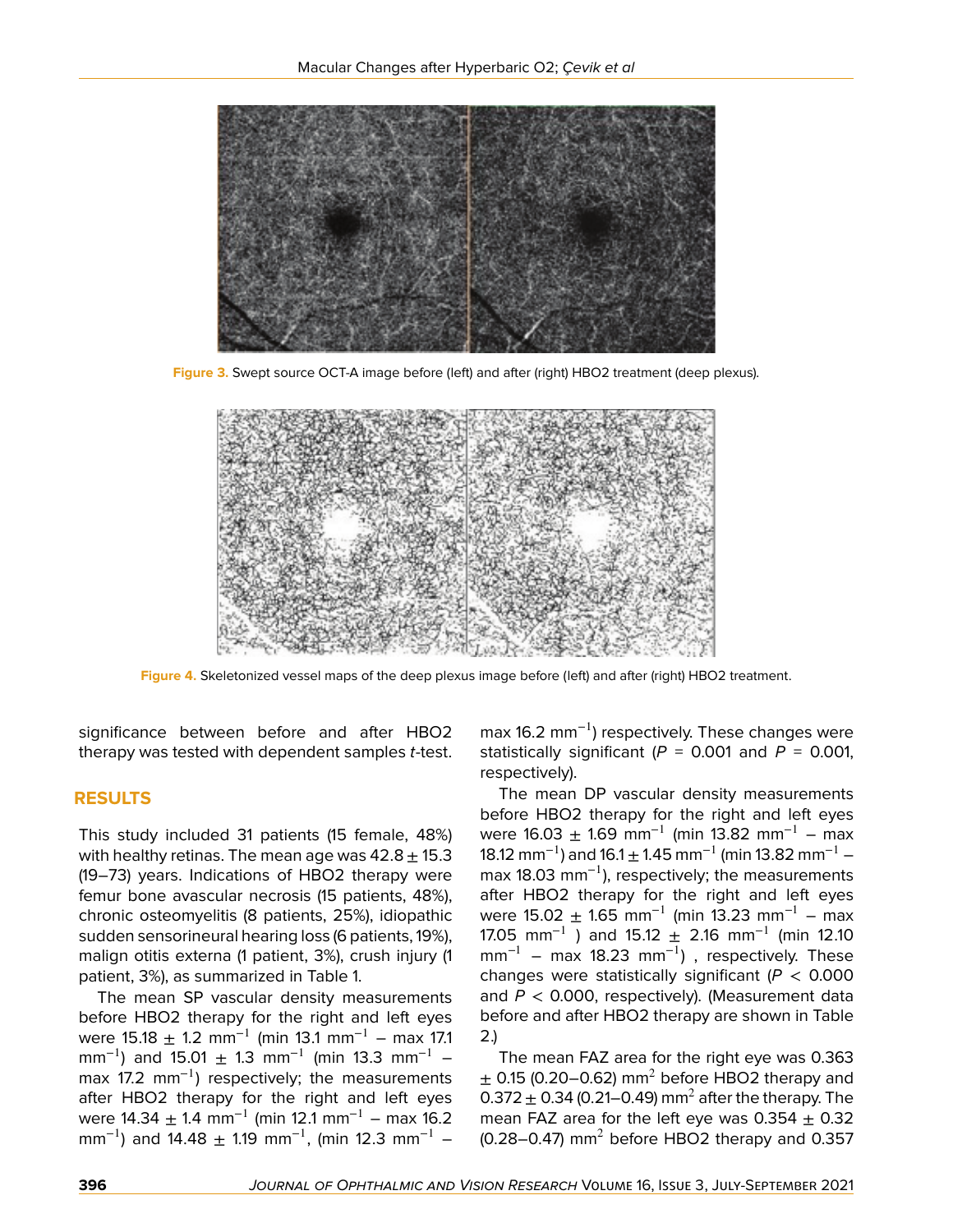**Table 1.** Indications of HBO2 therapy for patients

| <b>Indications</b>                           | <b>Number of patients</b> |
|----------------------------------------------|---------------------------|
| Femur bone avascular necrosis                | 15 (48 %)                 |
| Chronic osteomyelitis                        | 8(25%)                    |
| Idiopathic sudden sensorineural hearing loss | 6(19%)                    |
| Severe otitis externa                        | 1(3%)                     |
| Crush injury                                 | 1(3%)                     |
| Total                                        | 31                        |
|                                              |                           |

**Table 2.** Measurement data before and after HBO2 therapy

|                                                          | <b>Before HBO2 therapy</b> | <b>After HBO2 therapy</b> | P-value |
|----------------------------------------------------------|----------------------------|---------------------------|---------|
| Mean right eye superficial capillary density $(mm^{-1})$ | $15.18 \pm 1.2$            | $14.34 + 1.4$             | 0.001   |
| Mean right eye deep capillary density ( $mm^{-1}$ )      | $16.03 \pm 1.69$           | $15.02 + 1.65$            | 0.000   |
| Mean left eye superficial capillary density $(mm^{-1})$  | $15.01 \pm 1.3$            | $14.48 + 1.19$            | 0.001   |
| Mean left eye deep capillary density $(mm^{-1})$         | $16.1 \pm 1.45$            | $15.12 \pm 2.16$          | 0.000   |
| Mean right eye FAZ $\text{mm}^2$ )                       | 0.363                      | 0.372                     | 0.374   |
| Mean left eye FAZ $(mm^2)$                               | 0.354                      | 0.357                     | 0.719   |

 $mm<sup>2</sup> \pm 0.22$  (0.23–0.46) after the therapy. These changes were not statistically significant (*P* = 0.374, *P* = 0.719).

#### **DISCUSSION**

In the present study, we aimed to investigate the effect of five sessions HBO2 therapy on the retina. We found significant decreases in SP and DP capillary network density in the macular region. However, there was no effect on FAZ measurements.

The retina has unique dual circulation and complicated autoregulatory systems. The outer retina and FAZ are nourished with diffusion from the choroidal circulation (CC).<sup>[\[20](#page-5-8), [26](#page-6-1)]</sup> Responses to hypoxia in retinal artery circulation (RC) and CC are different.<sup>[[18\]](#page-5-9)</sup> Yi et al reported that CC responds poorly in hypoxia conditions.<sup>[[19](#page-5-10)]</sup>

Linsenmeier and Braun found that the inner retina was well-preserved under hypoxic condition by the help of increased RC during hypoxia, while blood flow in CC remained unchanged in cats' retina.<sup>[\[20](#page-5-8)]</sup> Retinal response to hyperoxia is different between mammalian species. The rat, rabbit, and guinea pig that are commonly demanded mammalian in ophthalmic research and they have different responses to systemic hyperoxia.<sup>[\[3](#page-5-2)]</sup>

Hyperoxia changes total human retinal blood flow, as measured by other measurement methods before.<sup>[\[13](#page-5-11)[–16\]](#page-5-12)</sup> The autoregulatory response protects retinal tissue from the adverse effects of hypoxia and hyperoxia. Hagag et al found that hyperoxia caused a significant decrease in the flow index (11%) and the VD of the deep capillary plexus (DP) of the retina (7.8%). However, decreases in the vessel densities of the superficial and intermediate plexuses were not statistically significant. In Hagag et al's study, oxygen was supplied with a face mask for individuals; the mask flow rate was 15  $I/min.$ <sup>[\[17](#page-5-13)]</sup> Hagag et al hypothesized that the response of DP in different oxygen concentrations could be significant and essential because CC did not respond like DP and the blood flow of the SP also decreased in over-oxygenation but supplying oxygen with a face mask may not be enough to produce a statistically significant decrease. Contrary to Hagag et al's study, reduction in both SP and DP VD was statistically significant in our study. We think that this may be the result of a high amount of dissolved oxygen in the plasma that was supplied by HBO2. HBO2 therapy increased dissolved oxygen levels in all retinal layers, including the superficial retinal layers. During HBO2, the oxygen concentration in the avascular outer retina increases due to higher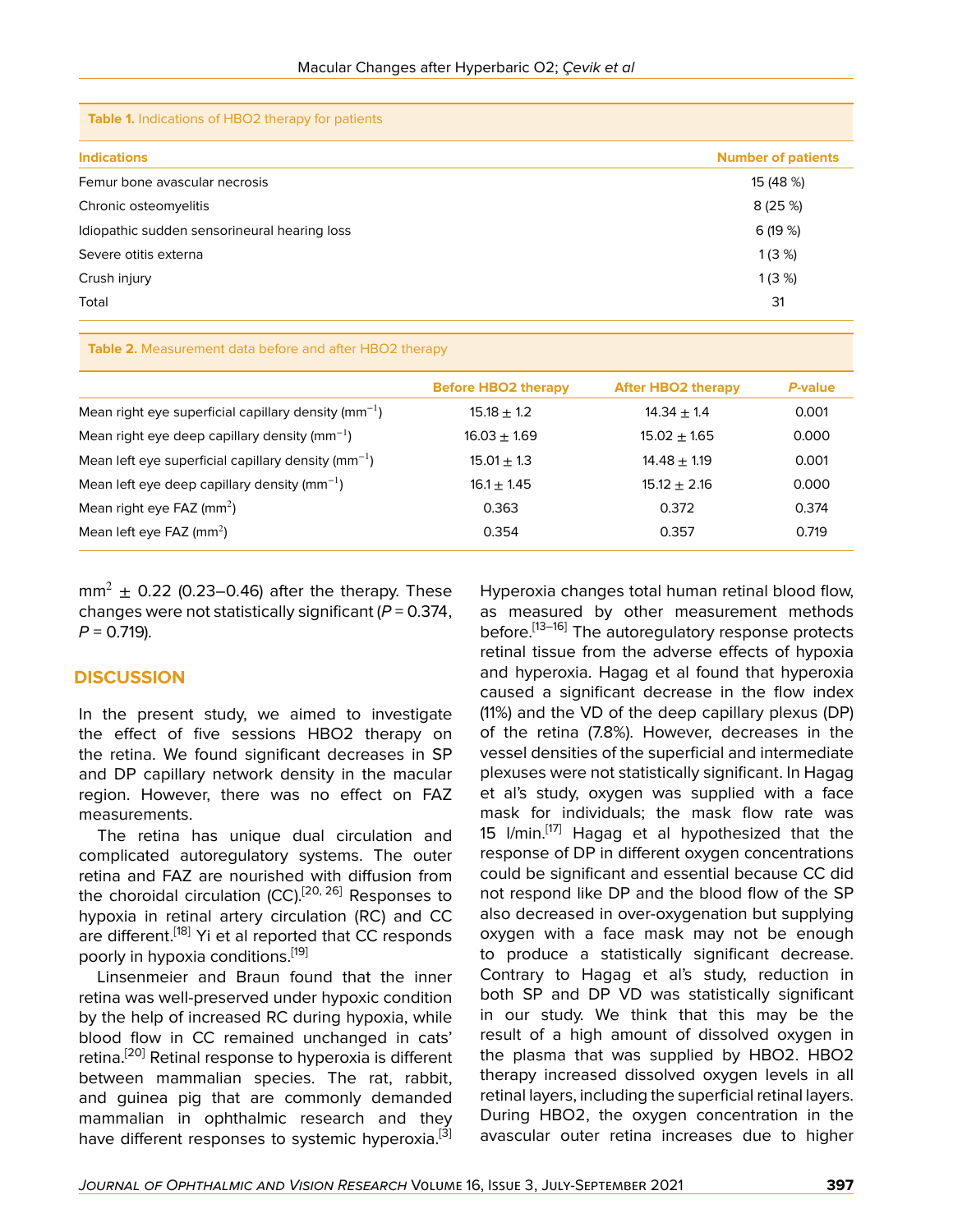supply from the CC, which maintains constant flow at high  $\mathsf{O}_2$  level. To preserve steady oxygen flux in the outer retina, the DP must compensate with greater vasoconstriction.[[25](#page-6-2), [28](#page-6-3)[–30](#page-6-4)]

In the present study, the changes in FAZ before and after HBO2 therapy were not statistically significant. FAZ area changes can be seen in retinal disease and five HBO2 sessions may be short to describe certain effect of HBO2 on FAZ.<sup>[[21](#page-5-14)[–24](#page-6-5)]</sup>

The limitations of our study are: small sample size, limited number of HBO2 sessions, measurement of vascular plexus density by an external software, and assessment of only  $3 \times 3$ mm macular area.

In summary, swept source OCT-A evaluate retinal vascular plexus and FAZ and we reported a significant decrease of foveal capillary network density in SP and DP with HBO2 therapy. This finding gives us new evidence regarding the interaction between choroidal and retinal circulation and offers us new perspective about retinal oxygenation with HBO2 treatment.

# **Acknowledgement**

The authors are thankful to Dr Mediha Tok and Dr Muberra Akdogan for evaluating images.

## **Financial Support and Sponsorship**

Nil.

# **Conflicts of Interest**

There is no conflict of interest.

## *REFERENCES*

- <span id="page-5-0"></span>1. Weaver LK. Hyperbaric oxygen therapy indications. 13th ed. Durham, NC: Best Publishing, 2014. p. 1–8, 247.
- <span id="page-5-1"></span>2. Rassam SM, Patel V, Chen HC, Kohner EM. Regional retinal blood flow and vascular autoregulation. *Eye* 1996;10:331– 337.
- <span id="page-5-2"></span>3. Cringle SJ, Yu DY. Regulation of oxygen tension in the mammalian retina during systemic hyperoxia is species dependent. *Adv Exp Med Biol* 2018;1072:241–244.
- 4. Friedman E. A hemodynamic model of the pathogenesis of age-related macular degeneration. *Am J Ophthalmol* 1997;124:677–682.
- 5. Schmetterer L, Wolzt M. Ocular blood flow and associated functional deviations in diabetic retinopathy. *Diabetologia* 1999;42:387–405.
- 6. Kohner EM, Patel V, Rassam SM. Role of blood flow and impaired autoregulation in the pathogenesis of diabetic retinopathy. *Diabetes* 1995;44:603–607.
- 7. Pemp B, Schmetterer L. Ocular blood flow in diabetes and age-related macular degeneration. *Can J Ophthalmol* 2008;43:295–301.
- 8. Gilmore ED, Hudson C, Nrusimhadevara RK, Harvey PT, Mandelcorn M, Lam WC, et al. Retinal arteriolar diameter, blood velocity, and blood flow response to an isocapnic hyperoxic provocation in early sight-threatening diabetic retinopathy. *Invest Ophthalmol Vis Sci* 2007;48:1744– 1750.
- <span id="page-5-3"></span>9. Remsch H, Spraul CW, Lang GK, Lang GE. Changes of retinal capillary blood flow in age-related maculopathy. *Graefes Arch Clin Exp Ophthalmol* 2000;238:960–964.
- <span id="page-5-4"></span>10. Strenn K, Menapace R, Rainer G, Findl O, Woltz M. Reproducibility and sensitivity of scanning laser doppler flowmetry during graded changes in PO2. *Br J Ophthalmol* 1997;81:360–364.
- <span id="page-5-5"></span>11. Riva CE, Grunwald JE, Sinclair SH. Laser Doppler velocimetry study of the effect of pure oxygen breathing on retinal blood flow. *Invest Ophthalmol Vis Sci* 1983;24:47–51.
- 12. Bower BA, Zhao M, Zawadzki RJ, Izatt JA. Real-time spectral domain Doppler optical coherence tomography and investigation of human retinal vessel autoregulation. *J Biomed Opt* 2007;12:041214.
- <span id="page-5-11"></span>13. Pechauer AD, Huang D, Jia Y. Detecting blood flow response to stimulation of the human eye. *BioMed Res Intl* 2015;2015:121973.
- <span id="page-5-6"></span>14. Pechauer AD, Tan O, Liu L, Jia Y, Hou V, Hills W, et al. Retinal blood flow response to hyperoxia measured with en face doppler optical coherence tomography. *Invest Ophthalmol Vis Sci* 2016;57:OCT141–OCT145.
- <span id="page-5-7"></span>15. Jia Y, Tan O, Tokayer J, Potsaid B, Wang Y, Liu JJ, et al. Split-spectrum amplitude decorrelation angiography with optical coherence tomography. *Opt Express* 2012;20:4710–4725.
- <span id="page-5-12"></span>16. Tam J, Dhamdhere KP, Tiruveedhula P, Manzanera S, Barez S, Bearse MA Jr, et al. Disruption of the retinal parafoveal capillary network in type 2 diabetes before the onset of diabetic retinopathy. *Invest Ophthalmol Vis Sci* 2011;52:9257–9266.
- <span id="page-5-13"></span>17. Hagag, AM, Pechauer AD, Liu L, Wang J, Zhang M, Jia M, et al. OCT angiography changes in the 3 parafoveal retinal plexuses in response to hyperoxia. *Ophthalmol Retina* 2018;2:329–336.
- <span id="page-5-9"></span>18. Lange CA, Bainbridge JW. Oxygen sensing in retinal health and disease. *Ophthalmologica* 2012;227:115–131.
- <span id="page-5-10"></span>19. Yi J, Liu W, Chen S, Backman S, Shebani N, Sorenson CM, et al. Visible light optical coherence tomography measures retinal oxygen metabolic response to systemic oxygenation. *Light Sci Appl* 2015;4:e334.
- <span id="page-5-8"></span>20. Linsenmeier RA, Braun RD. Oxygen distribution and consumption in the cat retina during normoxia and hypoxemia. *J Gen Physiol* 1992;99:177–197.
- <span id="page-5-14"></span>21. Nelson DA, Burgansky-Eliash Z, Barash H, Loewenstein A, Barak A, Bartov E, et al. High-resolution wide-field imaging of perfused capillaries without the use of contrast agent. *Clin Ophthalmol* 2011;5:1095–1106.